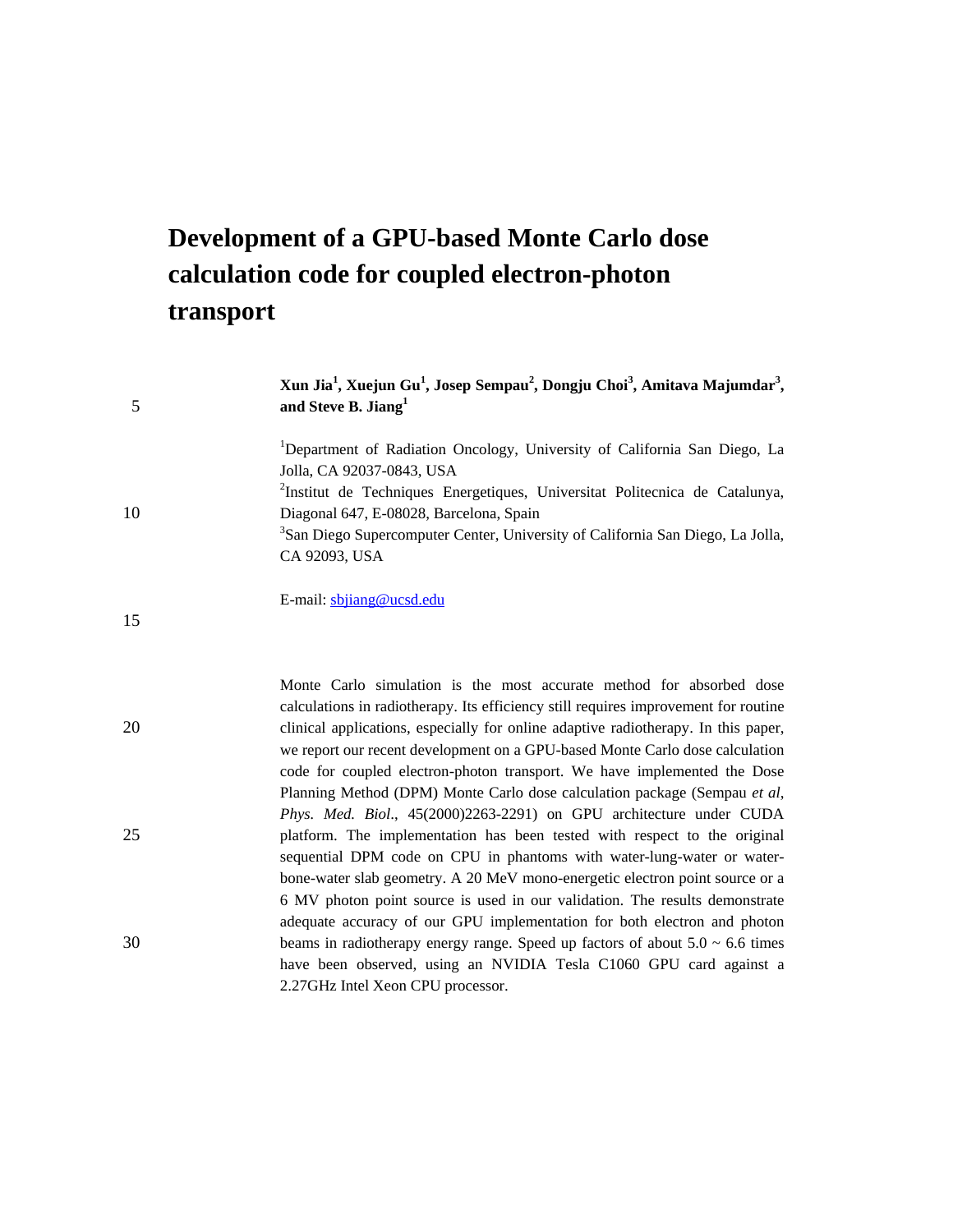### **1. Introduction**

Dose calculation is of central importance in radiotherapy treatment planning. Among all algorithms developed for solving this problem, Monte Carlo (MC) simulation is 5 considered as the most accurate method. A number of software packages have been developed in the past for the MC simulation of radiation transport, ranging from those packages for general purposes, such as EGS4 (Nelson *et al.*, 1985; Bielajew *et al.*, 1994), EGSnrc (Kawrakow, 2000), MCNP (Briesmeister, 1993), PENELOPE (Baró*et al.*, 1995; Salvat *et al.*, 1996; Sempau *et al.*, 1997; Salvat *et al.*, 2009), GEANT4 (Agostinelli *et al.*,

10 2003), to those clinically oriented ones such as VMC++ (Kawrakow *et al.*, 1996), MCDOSE/MCSIM (Ma *et al.*, 1999; Li *et al.*, 2000; Ma *et al.*, 2002), and DPM (Sempau *et al.*, 2000), to name a few.

Since MC simulation is a statistical method, its accuracy largely depends on the number of simulated particle histories. In a MC simulation, we compute, from first 15 principles, how a particle evolves step by step. A large number of histories are simulated in order to achieve a desired statistical accuracy. Therefore, despite the vast development in computer architecture and increase of processor clock speed in recent years, the efficiency of the currently available full MC dose engines is still not completely satisfactory for routine clinical applications in radiotherapy treatment planning.

20 One way out of this obstacle is to perform the computation in a parallel fashion by taking advantages of advanced computer architectures, such as CPU clusters or general purpose graphics processing units (GPUs). Compared to CPU clusters of similar parallel computing power, GPU is easier to access and maintain (it can run on a local desktop computer) and much less expensive (one to two orders of magnitude lower cost). With

- 25 affordable graphic cards such as NVIDIA's GeForce, GTX, and Tesla series, GPU-based computing has recently been utilized to speed up heavy duty computational tasks in radiotherapy, such as cone-beam CT reconstruction (Xu and Mueller, 2005; Li *et al.*, 2007; Sharp *et al.*, 2007; Xu and Mueller, 2007; Yan *et al.*, 2008; Jia *et al.*, 2010), deformable image registration (Sharp *et al.*, 2007; Samant *et al.*, 2008; Gu *et al.*, 2010),
- 30 dose calculation (Jacques *et al.*, 2008; Hissoiny *et al.*, 2009; Gu *et al.*, 2009), and treatment plan optimization (Men *et al.*, 2009). In particular, Jacques *et al.* (2008) and Hissoiny *et al.* (2009) have explored GPUs for fast dose computation via the superposition/convolution algorithm and Gu *et al.*(2009) implemented a finite size pencil beam model for GPU based dose calculation.
- 35 In this paper, we report our recent development of a Monte Carlo dose calculation package under the Compute Unified Device Architecture (CUDA) platform developed by NVIDIA (NVIDIA, 2009), which enables us to extend C language to program GPU. At University of California San Diego (UCSD), we have implemented the full MC dose calculation package DPM with coupled electron-photon transport based on reasonably 40 priced and readily available GPUs. Our code is benchmarked against the original
- sequential DPM package on CPU. The roadmap of this paper is as follows. In Section 2, we describe the general structure of the DPM package and some key issues of our implementation. Section 3 presents experimental results of our dose calculation in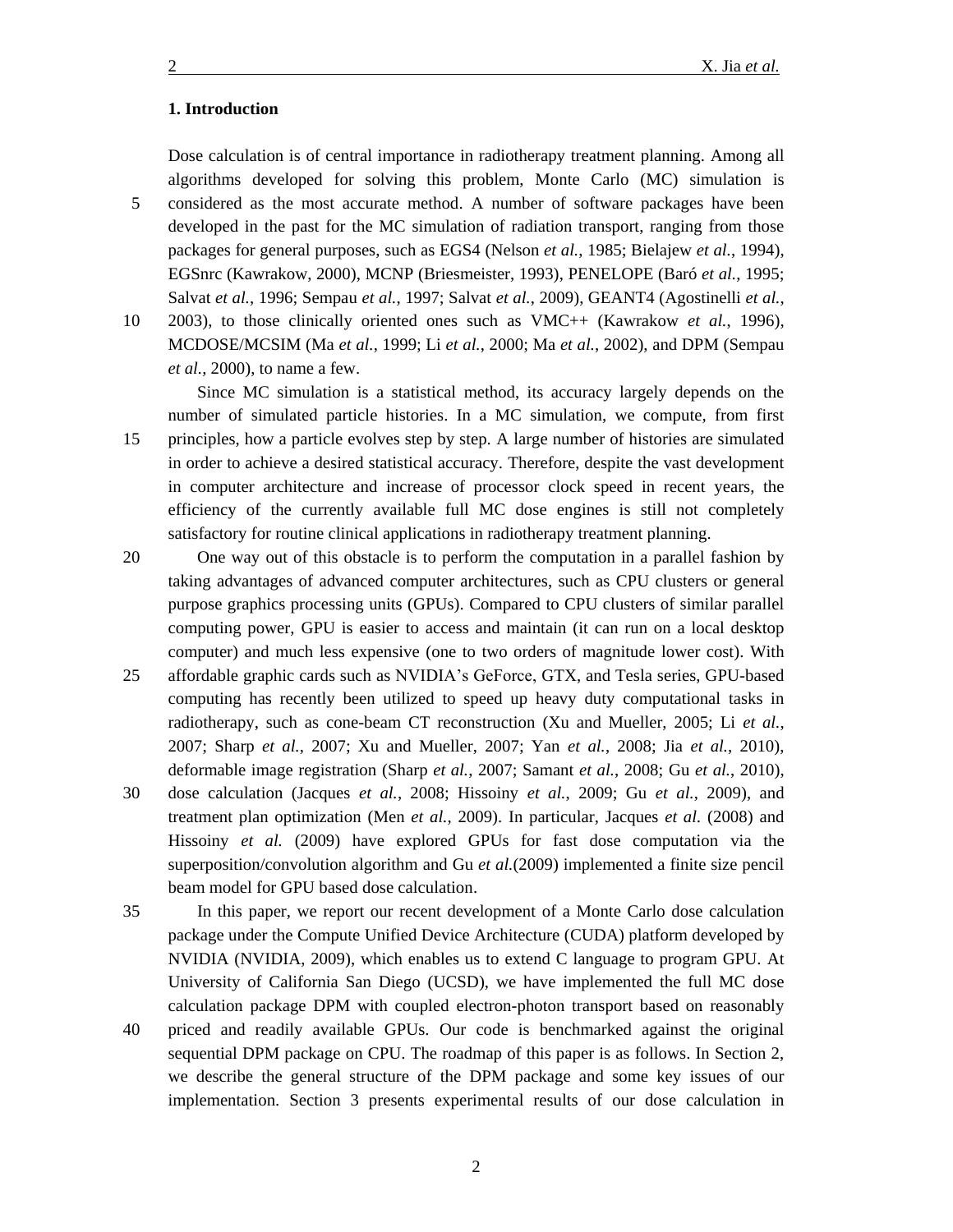heterogeneous phantoms. The computational time, as well as simulation results, is compared between GPU and CPU implementations. Finally, we conclude our paper in Section 4 and discuss possible limitations of our GPU implementation.

## 5 **2. Methods and Materials**

#### *2.1 DPM MC simulation*

- The Dose Planning Method (DPM) Monte Carlo code has been developed for dose 10 calculations in radiotherapy treatment planning (Sempau *et al.*, 2000). It employs an accurate and efficient coupled electron–photon transport scheme and a set of significant innovations for transporting particles in order to gain performance. The electron transport part of DPM relies on a condensed history technique for elastic collisions. Detailed (*i.e.*, step-by-step) simulation is used for inelastic collisions and bremsstrahlung emission 15 involving energy losses above certain cutoffs. Below these cutoffs, the continuous slowing down approximation (CSDA) is employed. As for the photon transport, DPM
- implements the Woodcock tracking method, which significantly increases the simulation efficiency of the boundary tracking process (Woodcock *et al.*, 1965). DPM also focuses on a small dynamic range (in energy and material) of radiotherapy problems, where some 20 approximations are valid, so as to speed up the calculation. The accuracy of DPM has
- been demonstrated to be within  $\pm 2\%$  for both clinical photon and electron beams (Chetty *et al.*, 2002; Chetty *et al.*, 2003).

#### *2.2 CUDA implementation*

25

Our GPU-based DPM code is developed using CUDA as programming environment and NVIDIA GPU cards as hardware platform. Our implementation is an exact translation of the original sequential DPM code into a parallel version on GPU. Specifically, we treat each computational thread on GPU as an independent computing unit, which tracks 30 complete histories of a source particle as well as all secondary particles it generates, as if in the original sequential DPM code. This multiple-thread simulation is performed in a batched fashion. A large number of CUDA threads run simultaneously in every batch and efficiency can be gained due to this vast parallelization.

This computation procedure is schematically depicted in Figure 1. After initializing 35 the program, we first load all the relevant data from files on the hard disk to GPU global memory. For example, cross section data are prepared as a function of energy with respect to all physical interactions and materials. Random seeds are generated on CPU and then passed to GPU in this step as well. After this preparation stage, a special C function, termed *kernel*, is invoked by CPU and is executed *N* times on a total number of

40 *N* threads in a parallel manner on GPU, where each thread performs the calculation independently, as illustrated by the big dash box in Figure 1. There are three steps within each thread. a) Local counter initialization. A local counter, an array privately owned by a thread for scoring the dose deposition from the particle histories followed by the thread,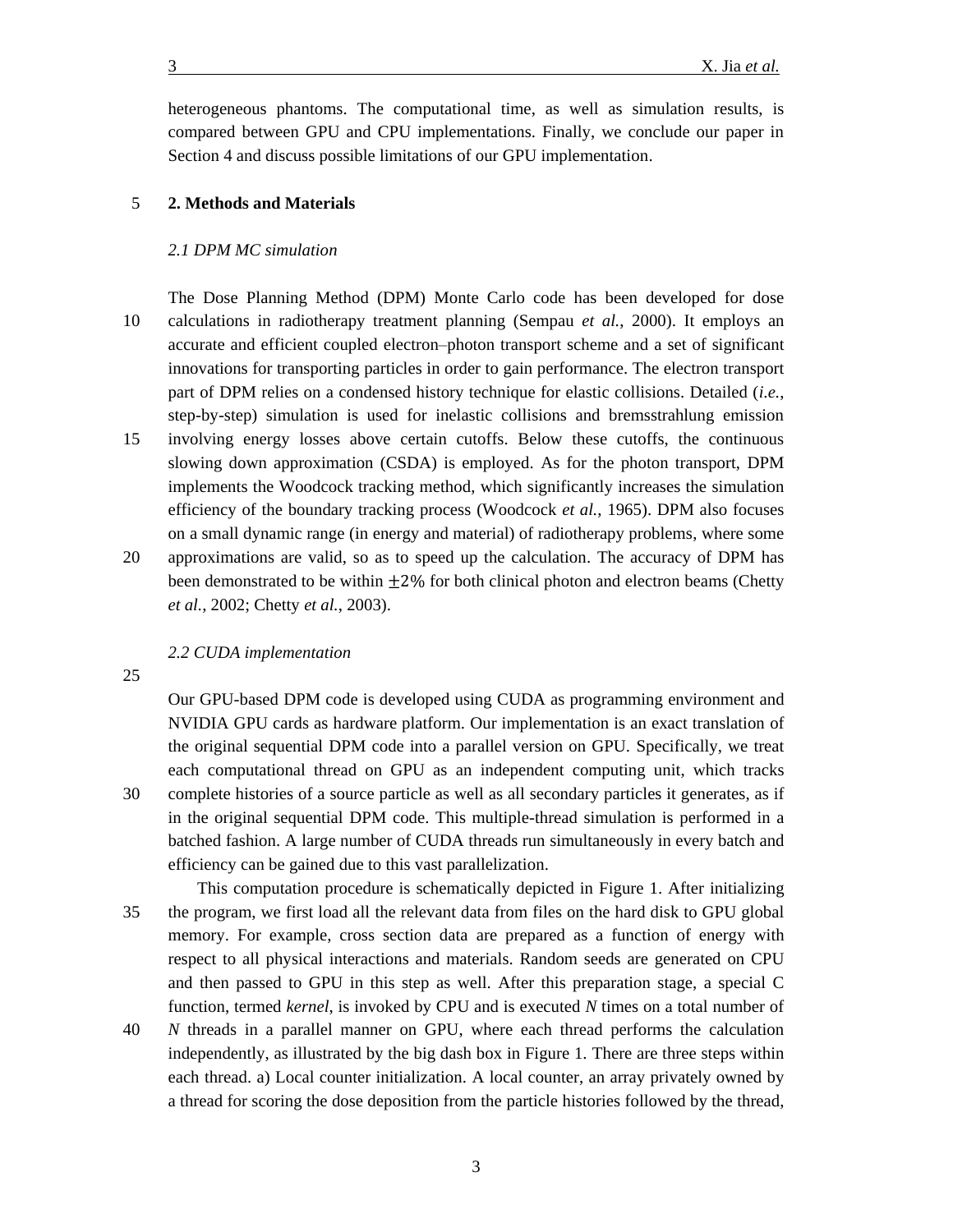

**Figure 1**. The flow chart of our GPU-based DPM Monte Carlo simulation. The area bounded by dash lines indicates the kernel simulating histories of one source particle as well as all secondary particles. The kernel is executed on GPU *N* times with *N* different CUDA threads in parallel.

is initialized. b) Particle simulation. In this step, an empty stack is first initialized. A source particle is generated according to a source model. Simulation with respect to this particle is then performed and dose information is stored on the local counter whenever dose deposition occurs. In this process, any secondary particles due to some physical 5 interactions, *e. g.* Compton scattering, are recorded in the stack. Upon completing the

- simulation for the current particle, another particle is fetched from the stack and simulation with respect to the particle is performed. Such a process is repeated till the stack becomes empty. c) Dose collection. The dose deposition obtained from each thread is transferred onto a global dose counter and summation of the dose deposition is
- 10 performed where necessary. Such a kernel is executed repeatedly till a preset number of history is achieved. Finally, the dose on the global counter is transferred from GPU memory to CPU memory and output before the entire program terminates.

*2.3 Data structure*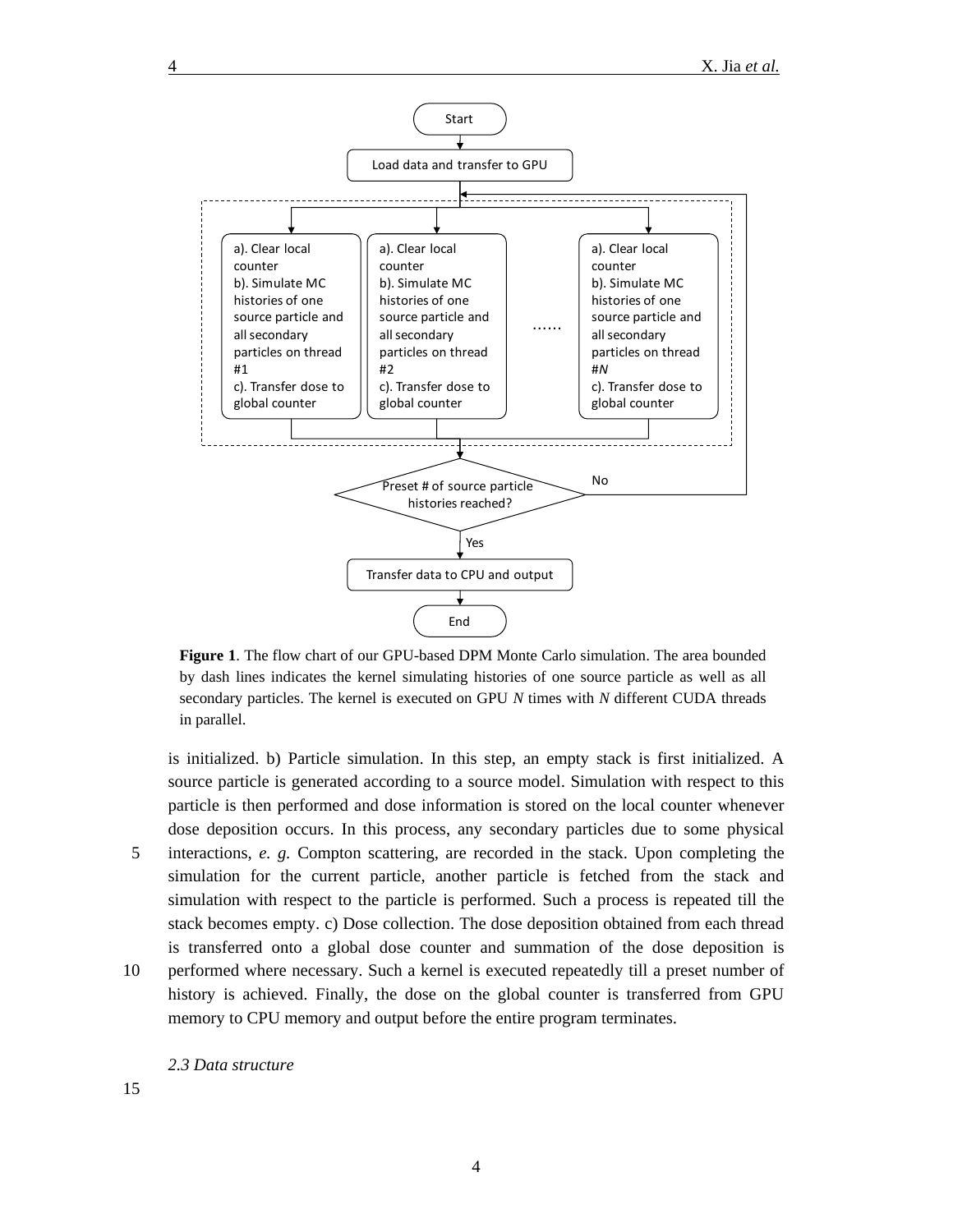Data structure on GPU is an important issue in the MC simulation. Since doubleprecision arithmetic is not fully supported in CUDA, throughout our implementation, single-precision floating point data type is used to represent rational numbers instead of double-precision as in the original sequential DPM code. This, however, seems not reduce 5 the simulation accuracy, as will be seen in the results presented below.

In our simulation, variables are stored differently in GPU memory depending on how they are accessed. First, read-only data are those accessed by each thread frequently during the simulation without modification. It is desirable to store data of this type on the constant memory of GPU, which provides a high access speed. However, only those 10 variables of small sizes are stored in this way due to the limitation of space in constant

- memory on GPU (~64k). As for those read-only data of large sizes, we store them on GPU global memory in the form of texture memory. Since accessing texture memory is cached, high performance speed can be achieved during the simulation. Examples in this category are the cross section data for all types of collisions as a function of energy in
- 15 each material. Finally, those data constantly being modified are stored on the global memory of GPU. For instance, it is necessary for each thread to keep and update its own random number seeds in order to generate independent random number sequences. The local dose counter mentioned above also belongs to this category, which is frequently modified to record the dose deposition for the particle histories tracked by the particular
- 20 thread only. The use of this data structure, however, has two limitations on the performance of our code. In the first place, there is a huge demand of GPU memory in order to store the variables of this kind, since most of them have to be allocated multiple times, one for each thread, during the simulation. As a result, the number of threads is restricted by the total amount of GPU memory, which limits the capability of the 25 parallelization. Second, global memory is accessed in an un-cached way and thus using it
	- is very time-consuming.

#### *2.4 Other technical issues*

30 One technical detail worth addressing here is how the dose deposition is recorded in our simulation. Within the MC simulation kernel, each thread updates its own local counter every time energy is deposited in a voxel. Since it is not possible to predict where a dose deposition will occur, the simplest approach seems to establish a one-to-one correspondence between voxels and the elements of the local counter array, so that each 35 element keeps tracking the energy deposited in the corresponding voxel. Nonetheless, neither is this strategy memory efficient nor necessary. Indeed, the energy is only deposited to a few number of voxels within histories of a source particle and all subsequent particles it generates, as these particles only travels through a small fraction of total voxels. It is therefore feasible to allocate the local dose counter with a 40 predetermined length, which records the amount of energy being deposited and the location where the corresponding deposition occurs. The length of this local counter has to be carefully chosen to be long enough.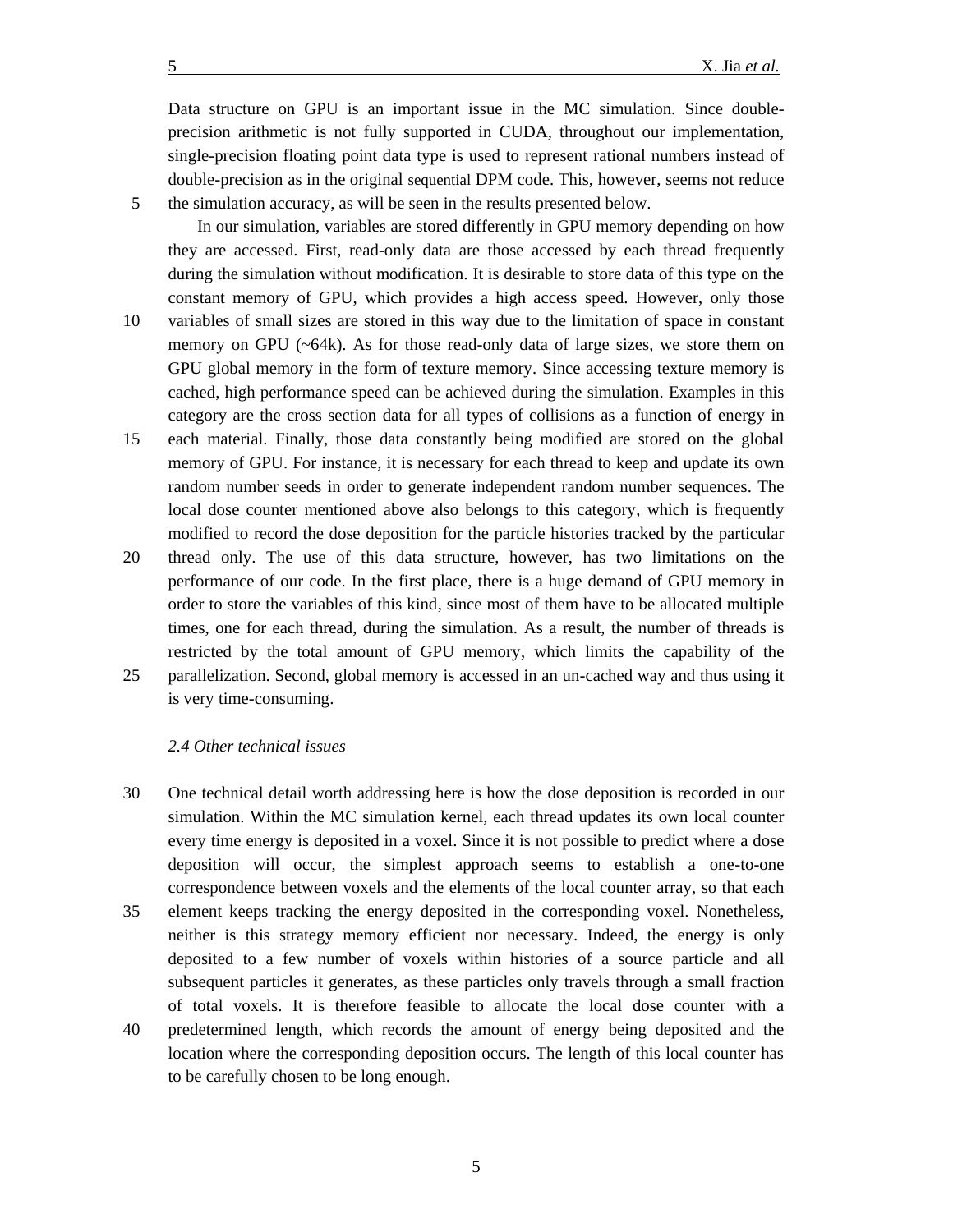Upon exiting the kernel, all threads transfer dose deposition from their own local counters to the global counter. In this process, energy deposited to a particular voxel is summed over different threads. This, however, potentially causes a memory conflict due to the attempt of writing to a same memory address from different threads. We adopt an 5 atomic float addition function developed by [Lensch](http://www.mpi-inf.mpg.de/~lensch/) *et al.* (Lensch and Strzodka, 2008) to resolve this problem. This function is atomic in the sense that, once one thread is writing to a memory address during the summation, no other threads can interference this process.

Another key issue in MC simulation is the random number generator, whose quality plays an important role in the simulation. In our implementation, we take the pseudo-10 random number generator RANECU (L'Ecuyer, 1988), which has a total period of  $\sim$  $2\times10^{18}$ . In addition, different CUDA threads are initialized with different random seeds generated by a CPU random number generator. During the simulation, each CUDA thread deals with its own random seeds, so that the random number sequences produced from distinct threads are statistically independent.

15

*2.5* GPU *card*

Computer graphic cards, such as the NVIDIA GeForce series and the GTX series, are conventionally used for display purpose on desktop computers. It typically consists of 32- 20 240 scalar processor units and 256 MB to 1 GB memory. Recently, NVIDIA introduced special GPUs solely dedicated for scientific computing, for example the Tesla C1060 card that is used in our MC simulation. Such a GPU card has a total number of 240 processor cores (grouped into 30 multiprocessors with 8 cores each), each with a clock speed of 1.3 GHz. The card is equipped with 4 GB DDR3 memory, shared by all 25 processor cores.

#### **3. Experimental Results**

We investigated the performance of our GPU-based DPM MC simulation on various 30 phantom experiments. Two testing phantoms are considered in our simulation, both of which are  $30.5 \times 30.5 \times 30.0$  cm<sup>3</sup> rectangular cuboids with a voxel size of  $0.5 \times 0.5 \times 0.2$  cm<sup>3</sup>. Along the *z* direction, the phantoms consist of three layers, namely either water-bone-water layers of thicknesses 5 cm, 5 cm and 20 cm, respectively, or water-lung-water layers of same dimensions. Either an electron or a photon point beam 35 sources with SSD = 90 cm impinges normally on the center of the phantoms at the *x-o-y* plane. The electron beam is chosen to be 20 MeV mono-energetic, while the photon beam is generated according to a realistic 6 MV energy spectrum. For both the electron and the photon beams, field sizes are set to  $10 \times 10$  cm<sup>2</sup> at the isocenter with SAD = 100 cm. The absorption energies are 200 keV for electron and 50 keV for photon. A total number of  $10^7$  and  $10^9$  particle histories are simulated for the electron source and the photon source cases, respectively. The statistical uncertainty of our simulation is characterized by the averaged relative uncertainties  $\overline{\sigma_D/D}$ , where  $\sigma_D$  is the standard deviation of the local

dose  $D$  at a voxel. The over bar stands for an average over the region where the local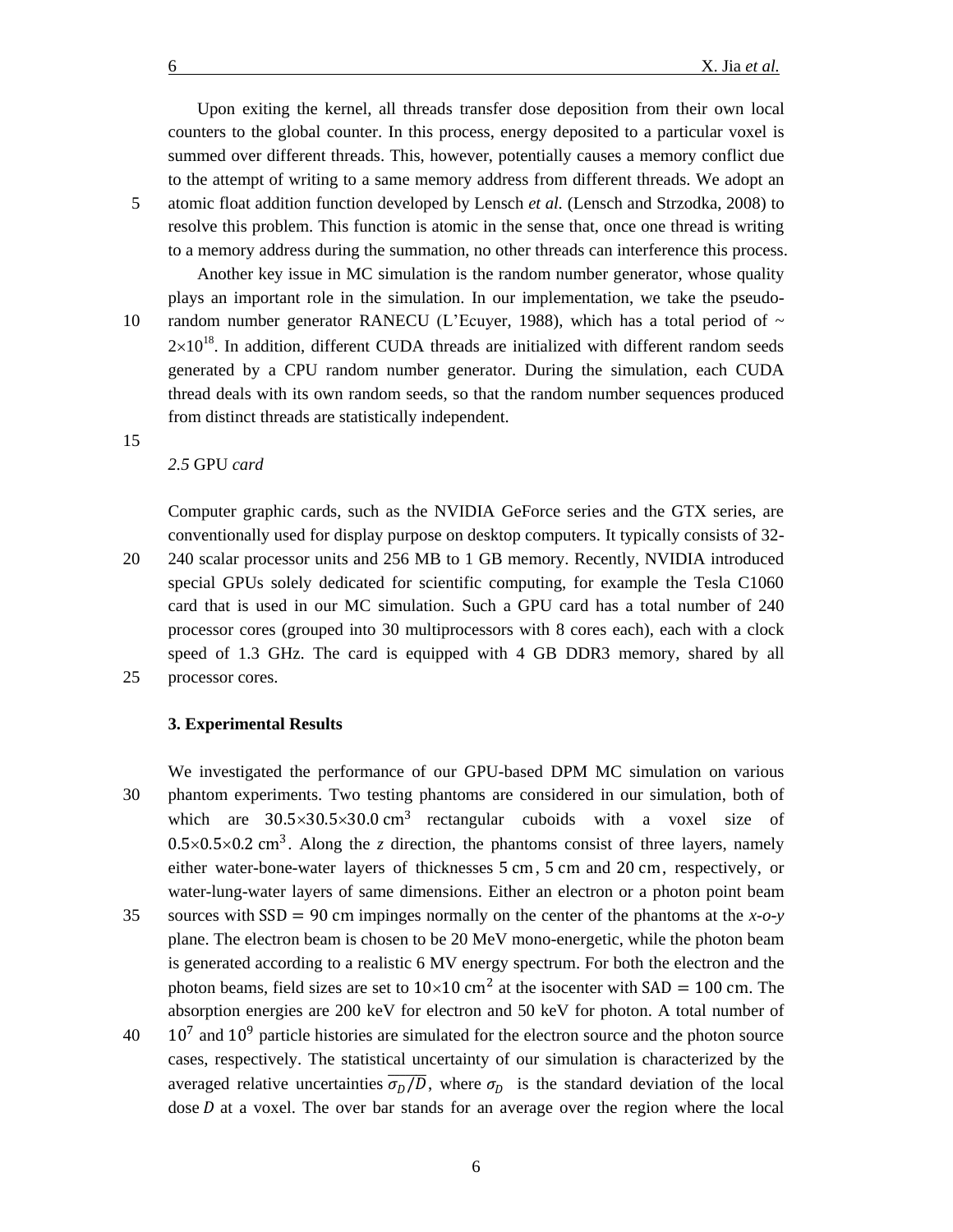

**Figure 2**. Depth-dose curves (left column) and lateral dose profiles at different depths (right column) of a  $10\times10$  cm<sup>2</sup>, 20 MeV electron point source at SSD = 90 cm impinging on a water-bone-water phantom (top row) and a water-lung-water phantom(bottom row). Error bars correspond to 2 standard deviations.

dose  $D$  exceeds half of its maximum value in the entire phantom. The number of particle histories simulated is large enough, so that  $\overline{\sigma_D/D}$  were found to be less than 1% in all cases studied. In order to validate our GPU code and test its efficiency, we also run the original sequential DPM code on CPU and used the results as reference for comparison. 5 The original DPM code is executed on a 2.27 GHz Intel Xeon processor, while the GPU code is on a NVIDIA Telsa C1060 card.

Figure 2 and Figure 3 demonstrate the dose distribution for the tested electron and photon beam cases, respectively. In both figures, the left columns are the depth dose curves along the central axis, while the right columns correspond to the lateral dose 10 profiles at different depths. The simulation results for the water-bone-water phantom and the water-lung-water phantom are shown in the top rows and the bottom rows, respectively. The error bars represent  $2\sigma_p$  levels of the results. For the purpose of clarity, we did not draw error bars for the results obtained from the CPU code, which are of similar sizes to those for the results from GPU. Results obtained from CPU and GPU are

15 found to be in good agreement with each other. The difference at more than 98% of the calculation points is within 1% of the maximum dose all testing cases. In Table 1, we list the average relative uncertainties  $\overline{\sigma_D/D}$  in all testing cases, which are controlled to be less than 1% in our calculation.

Table 1 also depicts the computation time in the two testing cases. *TCPU* stands for 20 the execution time of the CPU implementation, while *TGPU* is that of the GPU implementation. In all time measurements, the time *T* correspond to the complete MC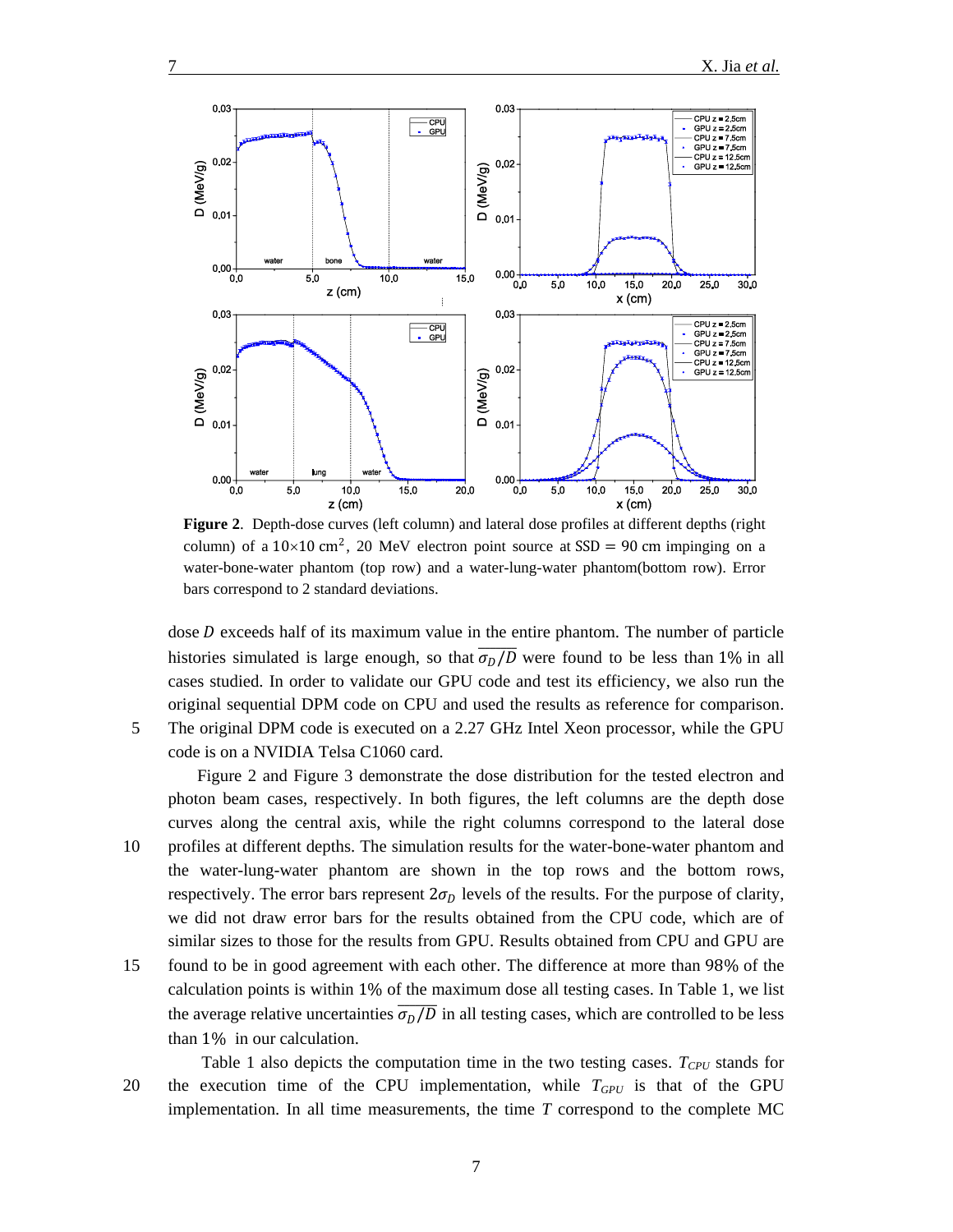

**Figure 3**. Depth-dose curves (left column) and lateral dose profiles at different depths (right column) of a  $10\times10$  cm<sup>2</sup>, 6 MV photon point source at SSD = 90 cm impinging on a waterbone-water phantom (top row) and a water-lung-water phantom(bottom row). Error bars correspond to 2 standard deviations.

simulation time, including the time used for program initialization, finalization, and data transferring from CPU to GPU in the GPU implementation. Speed-up factors of about 5.0 ~ 6.6 times have been observed in the GPU calculation compared to CPU simulation. These speed-up factors on GPU are achieved using 100 CUDA blocks and 128 threads 5 per block. These numbers regarding GPU configurations are carefully tuned in order to achieve the best performance.

| Source<br>type    | # of<br><b>Histories</b> | Phantom          | $\overline{\sigma_D/D}$<br><b>CPU</b><br>$\left( \frac{o}{o} \right)$ | $\overline{\sigma_D/D}$<br><b>GPU</b><br>(%) | $T_{CPU}$<br>(sec) | $T_{GPU}$<br>(sec) | $T_{CPU}$<br>$T_{GPU}$ |
|-------------------|--------------------------|------------------|-----------------------------------------------------------------------|----------------------------------------------|--------------------|--------------------|------------------------|
| 20MeV<br>Electron | 10 <sup>7</sup>          | water-lung-water | 0.65                                                                  | 0.65                                         | 470.0              | 80.6               | 5.83                   |
| 20MeV<br>Electron | 10 <sup>7</sup>          | water-bone-water | 0.63                                                                  | 0.63                                         | 508.0              | 101.8              | 4.99                   |
| 6MV<br>Photon     | 10 <sup>9</sup>          | water-lung-water | 0.51                                                                  | 0.52                                         | 5615.0             | 845.8              | 6.63                   |
| 6MV<br>Photon     | 10 <sup>9</sup>          | water-bone-water | 0.45                                                                  | 0.46                                         | 6964.0             | 1242.3             | 5.61                   |

**Table 1**. Average relative uncertainty  $(\sigma_D/D)$  execution time (T), and speedup factors ( $T_{CPU}/T_{GPU}$ ) for four different testing cases.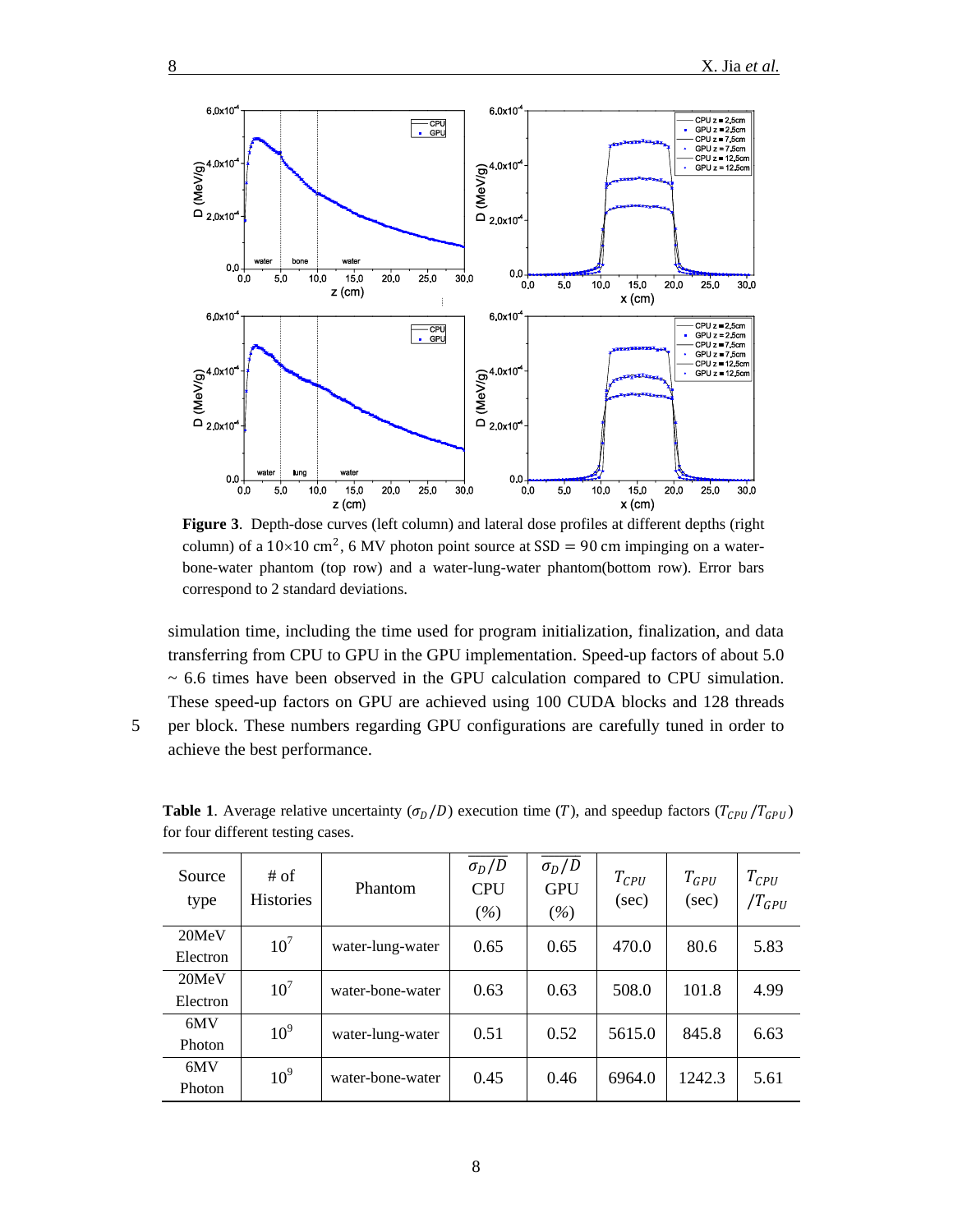#### **4. Discussion and Conclusions**

In this paper, we have successfully implemented the DPM Monte Carlo dose calculation package on GPU architecture under NVIDIA CUDA platform. We have also tested the 5 efficiency and accuracy of our GPU implementation with respect to the original sequential DPM code on CPU in various testing cases. Our results demonstrate the adequate accuracy of our implementation for both electron and photon sources. Speed-up factors of about  $5.0 \sim 6.6$  times have been observed. The code is in public domain and available to readers on request.

10 MC simulations are known as embarrassingly parallel because they are readily adaptable for parallel computing. It has been reported that the DPM package has been parallelized on a CPU cluster, and roughly linear increase of speed has been realized with respect to an increasing number of processors when up to 32 nodes of an Intel cluster are involved (Tyagi *et al.*, 2004). Nonetheless, this liner scalability is hard to achieve on 15 GPU architectures, when simply distributing particles to all threads and treating them as

if they were independent computational units.

In general, the means of performing parallel computation are categorized into *Task Parallelization* and *Data Parallelization*. MC simulation, a typical task parallelization problem, is preferable for a CPU cluster developed through, for example, *message* 

- 20 *passing interface* (MPI). All particles histories simulated in an MC dose calculation can be distributed to all processors, which execute simultaneously without interfering with each other. Only at the end of the computation will the dose distribution need to be collected from all processors. Apparently the parallelization of this manner is capable of speeding up the simulation easily with a large number of CPU nodes. On the other hand,
- 25 GPU is known as suitable for the Data Parallelization problems. A GPU multiprocessor employs an architecture called *SIMT* (single-instruction, multiple-thread) (NVIDIA, 2009). Under such architecture, the multiprocessor executes program in groups of 32 parallel threads termed *warps.* If the paths for threads within a warp diverge due to, *e.g.*, some *if-else* statements, the warp serially executes one thread at a time while putting all
- 30 other threads in an idle state. Thus, high computation efficiency is only achieved when 32 threads in a warp process together along the same execution path. Unfortunately, in a MC calculation the computational work paths on different threads are statistically independent, essentially resulting in a serial execution within a warp. Since there are physically only 30 multiprocessors on a GPU, our simulation is indeed parallelized by
- 35 just 30 independent computation units. Considering, furthermore, the GPU clock speed is 1.3 *GHz*, about a half of that for CPU, the highest possible speed-up factor for a GPUbased MC simulation will be roughly 15 times.

Other factors may also adversely restrict our simulation efficiency, such as the memory access pattern. Since all threads share the usage of a global memory in our code, 40 the random access to different memory addresses from different threads produces a serious overhead. In addition, the global memory on GPU is not cached, leading to 400- 600 clock cycles of memory latency, while the CPU memory is normally cached and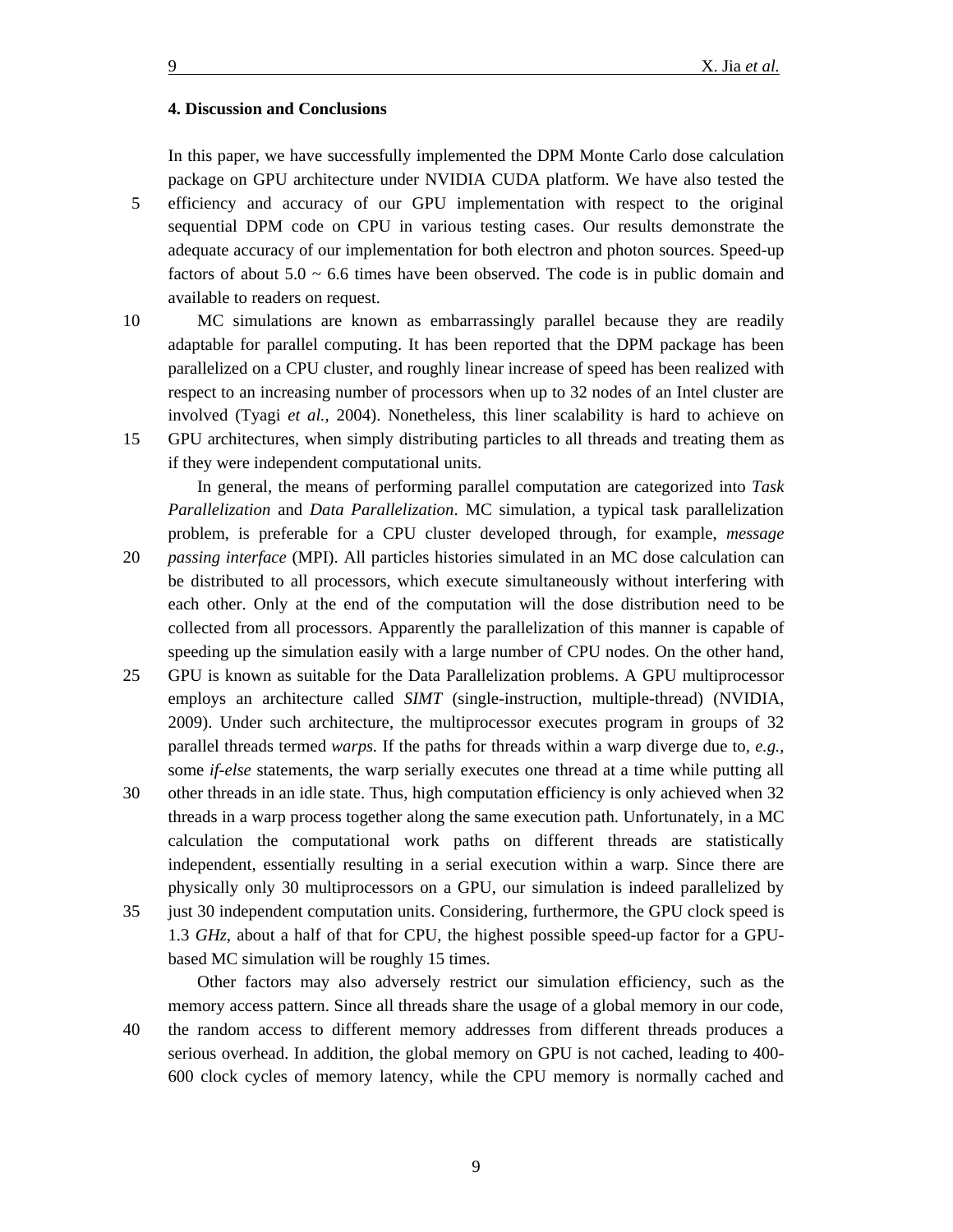favorable for fast fetching. In a nut shell, due to many factors limiting our simulation efficiency, our code has only achieved speed-up about 5.0~6.6 times.

On the other hand, the GPU implementation of an MC simulation still has the obvious advantage at its low cost and easy accessibility as opposed to the CPU clusters. 5 Our work has clearly demonstrated the potential possibility to speed up an MC simulation with the aid of GPU. Currently, another MC simulation algorithm which is specifically tailored for GPU architecture is under development and a boost of MC simulation speed is expected.

# 10 **Acknowledgements**

This work is supported in part by the University of California Lab Fees Research Program. We would like to thank NVIDIA for providing GPU cards for this project. JS acknowledges partial financial support from the Spanish Ministerio de Educacion y 15 Ciencia, project no. FIS2006-07016.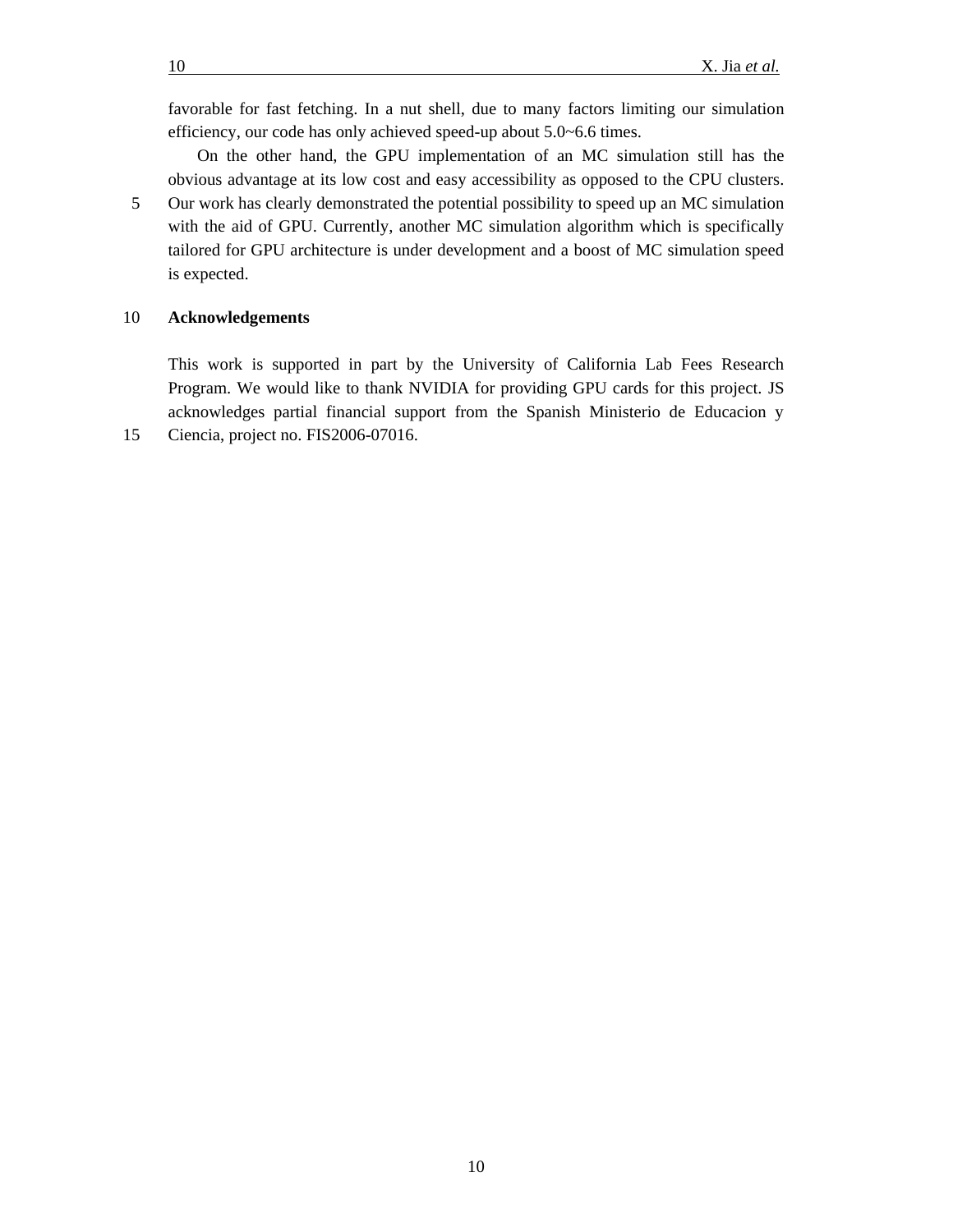# **References**

|    | Agostinelli S, Allison J, Amako K, Apostolakis J, Araujo H, et al. 2003                        |
|----|------------------------------------------------------------------------------------------------|
|    | GEANT4-a simulation toolkit Nuclear Instruments & Methods in Physics                           |
| 5  | Research Section a-Accelerators Spectrometers Detectors and Associated                         |
|    | Equipment 506 250-303                                                                          |
|    | Bar ó J, Sempau J, Fern ández-Varea J M and Salvat F 1995 PENELOPE: an                         |
|    | algorithm for Monte Carlo simulation of the penetration and energy loss of                     |
|    | electrons and positrons in matter Nucl. Instrum. Methods B 100 31-46                           |
| 10 | Bielajew A F, Hirayama H, Nelson W R and Rogers D W O 1994 History,                            |
|    | overview and recent improvements of EGS4 National Research Council of                          |
|    | Canada Report PIRS-0436                                                                        |
|    | Briesmeister J F 1993 MCNP-a general Monte Carlo N-particle transport code                     |
|    | Los Alamos National Laboratory Report LA-12625-M                                               |
| 15 | Chetty I J, Charland P M, Tyagi N, McShan D L, Fraass B A, et al. 2003 Photon                  |
|    | beam relative dose validation of the DPM Monte Carlo code in lung-                             |
|    | equivalent media Medical Physics 30 563-73                                                     |
|    | Chetty I J, Moran J M, McShan D L, Fraass B A, Wilderman S J, et al. 2002                      |
|    | Benchmarking of the Dose Planning Method (DPM) Monte Carlo code                                |
| 20 | using electron beams from a racetrack microtron Medical Physics 29                             |
|    | 1035-41                                                                                        |
|    | Gu X, Choi D, Men C, Pan H, Majumdar A, et al. 2009 GPU-based ultra fast dose                  |
|    | calculation using a finite size pencil beam model Phys. Med. Biol. 54                          |
|    | 6287-97                                                                                        |
| 25 | Gu X, Pan H, Liang Y, Castillo R, Yang D S, et al. 2010 Implementation and                     |
|    | evaluation of various demons deformable image registration algorithms on                       |
|    | a GPU Physics in Medicine and Biology 55 207-19                                                |
|    | Hissoiny S, Ozell B and Despr $\&$ P 2009 Fast convolution-superposition dose                  |
|    | calculation on graphics hardware Medical Physics 36 1998-2005                                  |
| 30 | Jacques R, Taylor R, Wong J and McNutt T 2008 Towards Real-Time                                |
|    | Radiation Therapy: GPU Accelerated Superposition/Convolution. In:                              |
|    | High-Performance Medical Image Computing and Computer Aided                                    |
|    | Intervention Workshop,                                                                         |
|    | Jia X, Lou Y, Li R, Song W Y and Jiang S B 2010 GPU-based Fast Cone Beam                       |
| 35 | CT Reconstruction from Undersampled and Noisy Projection Data via                              |
|    | Total Variation To be published in Medical Physics arXiv:1002.3675                             |
|    | Kawrakow I 2000 Accurate condensed history Monte Carlo simulation of electron                  |
|    | transport. I. EGSnrc, the new EGS4 version Medical Physics 27 485-98                           |
|    | Kawrakow I, Fippel M and Friedrich K 1996 3D electron dose calculation using a                 |
| 40 | Voxel based Monte Carlo algorithm (VMC) Medical Physics 23 445-57                              |
|    | L'Ecuyer P 1988 Efficient and portable combined random number generators<br>Comm. ACM 31 742-9 |
|    | Lensch H and Strzodka R 2008 Massively Parallel Computing with CUDA.                           |
|    | (http://www.mpi-inf.mpg.de/~strzodka/lectures/ParCo08/                                         |
| 45 | Li J S, Pawlicki T, Deng J, Jiang S B, Mok E, et al. 2000 Validation of a Monte                |
|    | Carlo dose calculation tool for radiotherapy treatment planning Physics in                     |
|    | Medicine and Biology 45 2969-85                                                                |
|    |                                                                                                |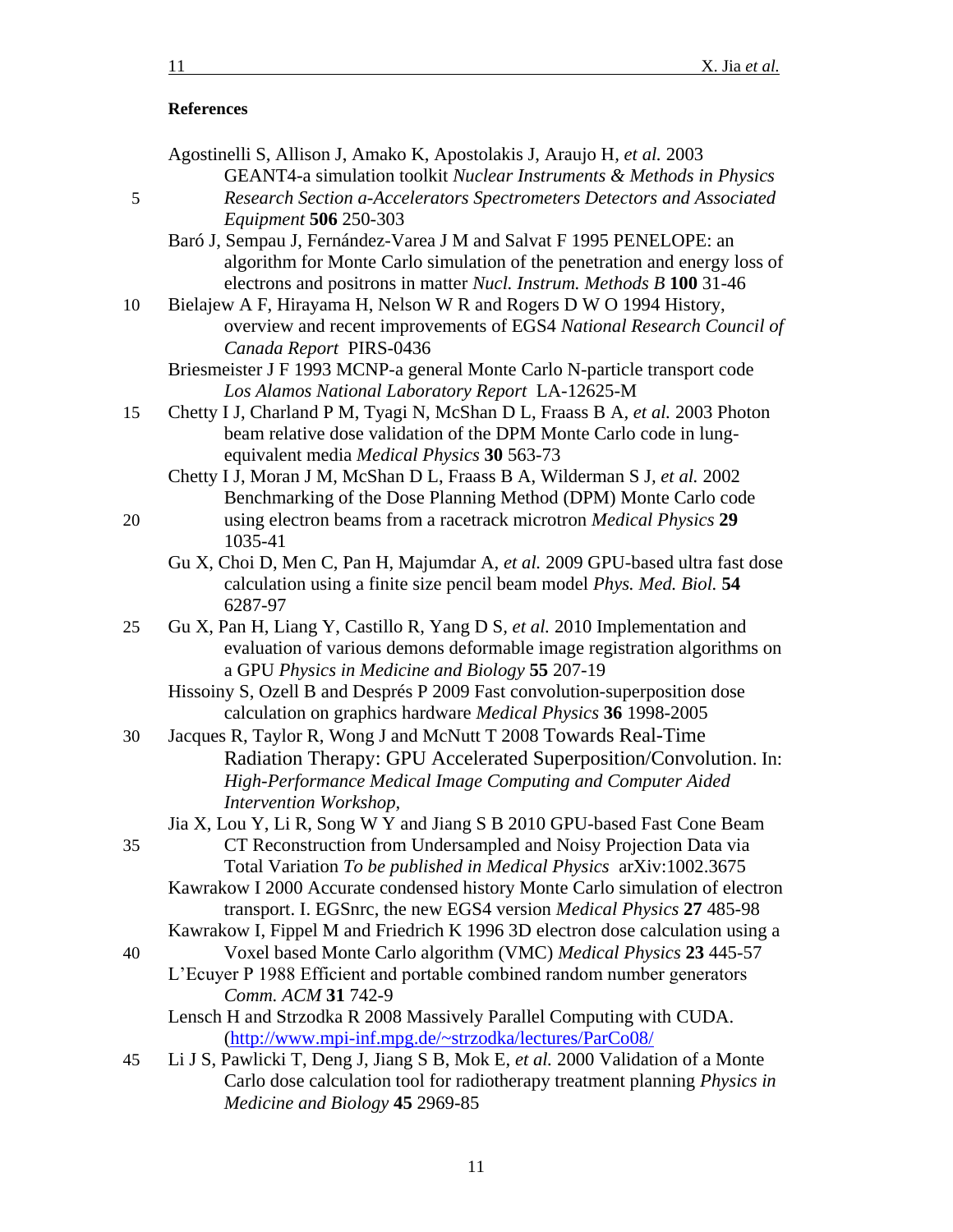|                | Li M, Yang H, Koizumi K and Kudo H 2007 Fast cone-beam CT reconstruction      |
|----------------|-------------------------------------------------------------------------------|
|                | using CUDA architecture Medical Imaging Technology 243-50                     |
|                | Ma C-M, Mok E, Kapur A, Pawlicki T, Findley D, et al. 1999 Clinical           |
|                | implementation of a Monte Carlo treatment planning system Medical             |
| $\mathfrak{S}$ | Physics 26 2133-43                                                            |
|                | Ma C M, Li J S, Pawlicki T, Jiang S B, Deng J, et al. 2002 A Monte Carlo dose |
|                | calculation tool for radiotherapy treatment planning Physics in Medicine      |
|                | and Biology 47 1671-89                                                        |
|                | Men C, Gu X, Choi D, Majumdar A, Zheng Z, et al. 2009 GPU-based ultra fast    |
| 10             | IMRT plan optimization <i>Phys. Med. Biol.</i> 54 6565-73                     |
|                | Nelson W R, Hirayama H and Rogers D W O 1985 The EGS4 code system             |
|                | <b>Stanford Linear Accelerator Center Report SLAC-265</b>                     |
|                | NVIDIA 2009 NVIDIA CUDA Compute Unified Device Architecture,                  |
|                | <b>Programming Guide</b>                                                      |
| 15             | Salvat F, Fern ández-Varea J M, Bar ó J and Sempau J 1996 PENELOPE, an        |
|                | algorithm and computer code for Monte Carlo simulation of electron-           |
|                | photon showers Ciemat (Centro de Investigaciones Energéticas,                 |
|                | Medioambientales y Tecnol ógicas) Technical Report no 799                     |
|                | Salvat F, Fern ández-Varea J M and Sempau J 2009 PENELOPE-2008: A Code        |
| 20             | System for Monte Carlo Simulation of Electron and Photon Transport            |
|                | (Issy-les-Moulineaux, France: OECD-NEA)                                       |
|                | Samant S S, Xia J Y, Muyan-Ozcelilk P and Owens J D 2008 High performance     |
|                | computing for deformable image registration: Towards a new paradigm in        |
|                | adaptive radiotherapy Medical Physics 35 3546-53                              |
| 25             | Sempau J, Acosta E, Baró J, Fern ández-Varea J M and Salvat F 1997 An         |
|                | algorithm for Monte Carlo simulation of coupled electron-photon showers       |
|                | Nucl. Instrum. Methods B 132 377-90                                           |
|                | Sempau J, Wilderman S J and Bielajew A F 2000 DPM, a fast, accurate Monte     |
|                | Carlo code optimized for photon and electron radiotherapy treatment           |
| 30             | planning dose calculations Physics in Medicine and Biology 45 2263-91         |
|                | Sharp G C, Kandasamy N, Singh H and Folkert M 2007 GPU-based streaming        |
|                | architectures for fast cone-beam CT image reconstruction and demons           |
|                | deformable registration Phys Med Biol 52 5771-83                              |
|                | Tyagi N, Bose A and Chetty I J 2004 Implementation of the DPM Monte Carlo     |
| 35             | code on a parallel architecture for treatment planning applications Medical   |
|                | Physics 31 2721-5                                                             |
|                | Woodcock E, Murphy T, Hemmings P and Longworth S 1965 Techniques used in      |
|                | the GEM code for Monte Carlo neutronics calculations in reactors and          |
|                | other systems of complex geometry. In: Applications of Computing              |
| 40             | Methods to Reactor Problems: Argonne National Laboratories Report) pp         |
|                | <b>ANL-7050</b>                                                               |
|                | Xu F and Mueller K 2005 Accelerating popular tomographic reconstruction       |
|                | algorithms on commodity PC graphics hardware Ieee Transactions on             |
|                | Nuclear Science 52 654-63                                                     |
| 45             | Xu F and Mueller K 2007 Real-time 3D computed tomographic reconstruction      |
|                | using commodity graphics hardware Physics in Medicine and Biology 52          |
|                | 3405-19                                                                       |
|                |                                                                               |